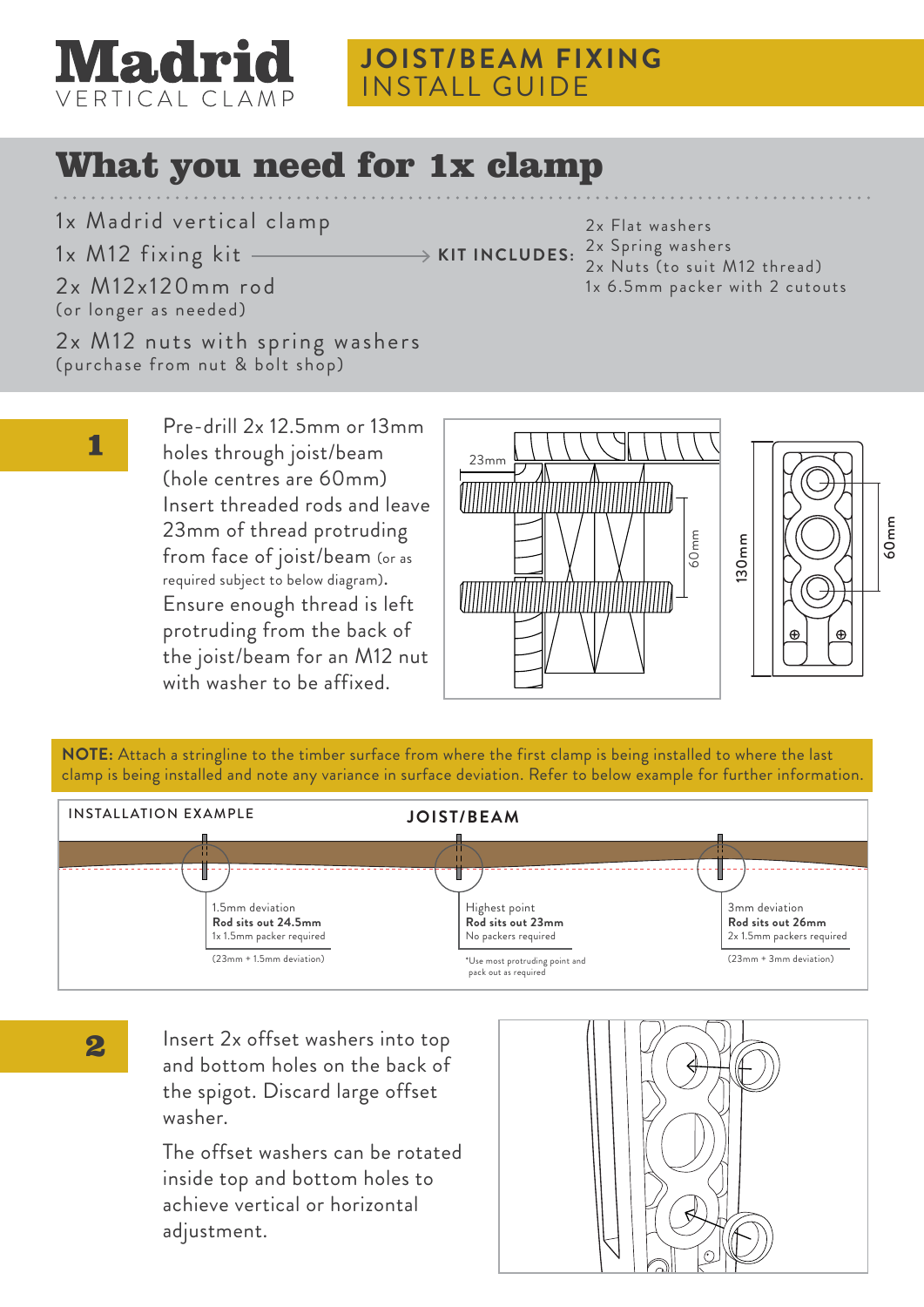

### **TIMBER FIXING** INSTALL GUIDE

3 Slide spigot with offset washers onto rods and tighten nuts over flat washers and spring washers. \*Nut requires 19mm open ended/ring spanner

> On backside of joist/beam, place spring washers and nuts onto rods and fully tighten.







**4** Take 6.5mm packer with 2x top and bottom cutouts, remove 2x pieces of double sided tape and fit inside throat of spigot over 2x threaded rods with nuts.



## Tips!

Wedge packers can be used in throat of spigot or behind spigot to achieve tilt adjustment

An extra 4mm bottom packer is included which can be used for vertical adjustment

Handy earthing point located at back of spigot for added safety

Friction plate is recessed for easy glass installation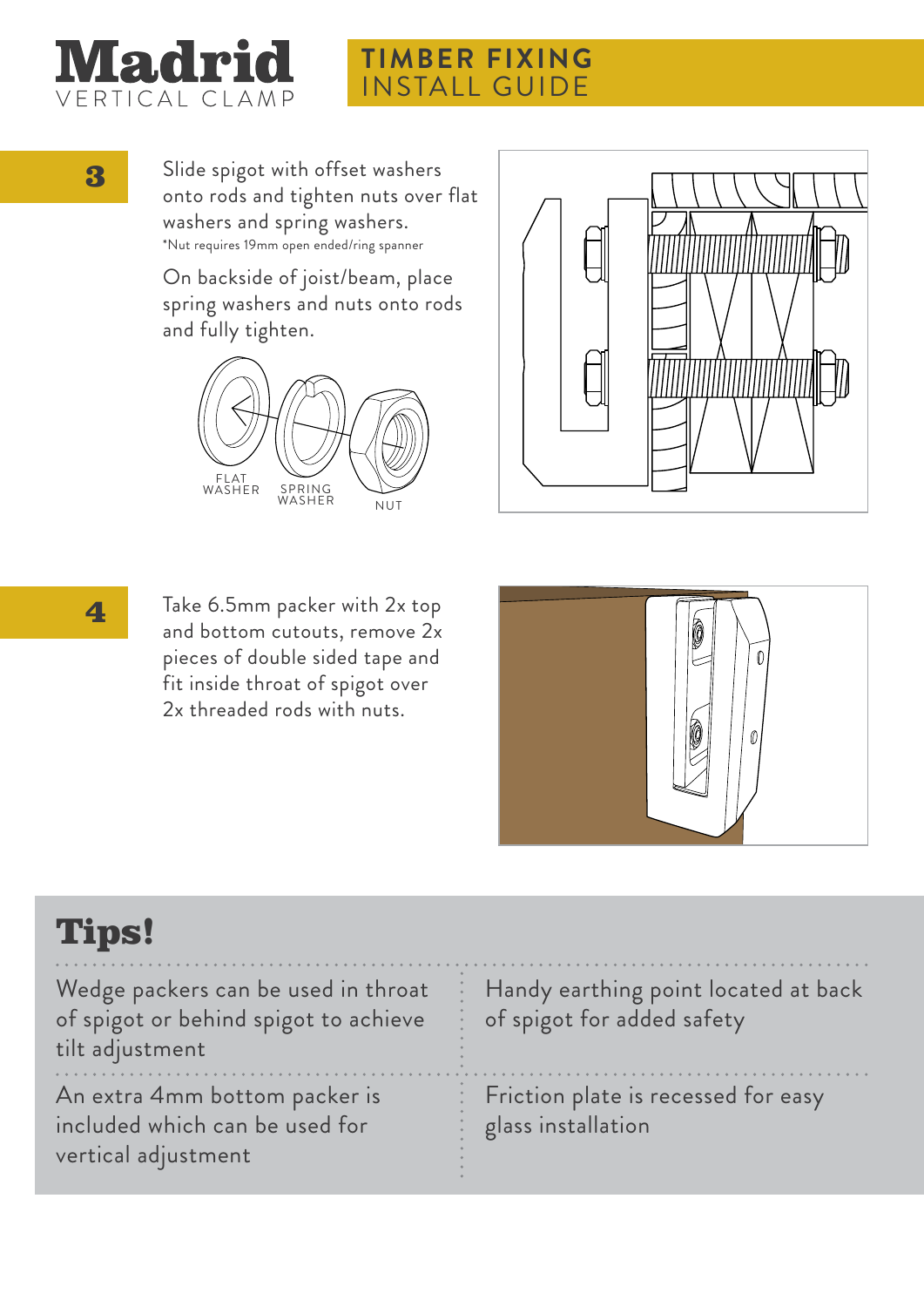

### **JOIST/BEAM FIXING** INSTALL GUIDE

# ALTERNATIVE FITTING METHOD

## What you need for 1x clamp

1x Madrid vertical clamp

joist/beam.

below example for further information.

**NOTE:** Attach a stringline to the surface from where the first clamp is being installed to where the last clamp is being installed and note any variance in surface deviation. Refer to

1x M12 fixing kit 2x Hex head M12 bolts & washers (source from nut & bolt shop)

Pre-drill 2x 12.5mm or 13mm

(or as required subject to below diagram)

holes through joist/beam (hole centres are 60mm) Insert bolts (with washers) and ensure 23mm of thread protruding from face of

2x Flat washers 2x Spring washers **KIT INCLUDES:** 2x Nuts (to suit M12 thread)

1x 6.5mm packer with 2 cutouts







1

2 Insert 2x offset washers into top and bottom holes on the back of the spigot. Discard large offset washer.

> The offset washers can be rotated inside top and bottom holes to achieve vertical or horizontal adjustment.